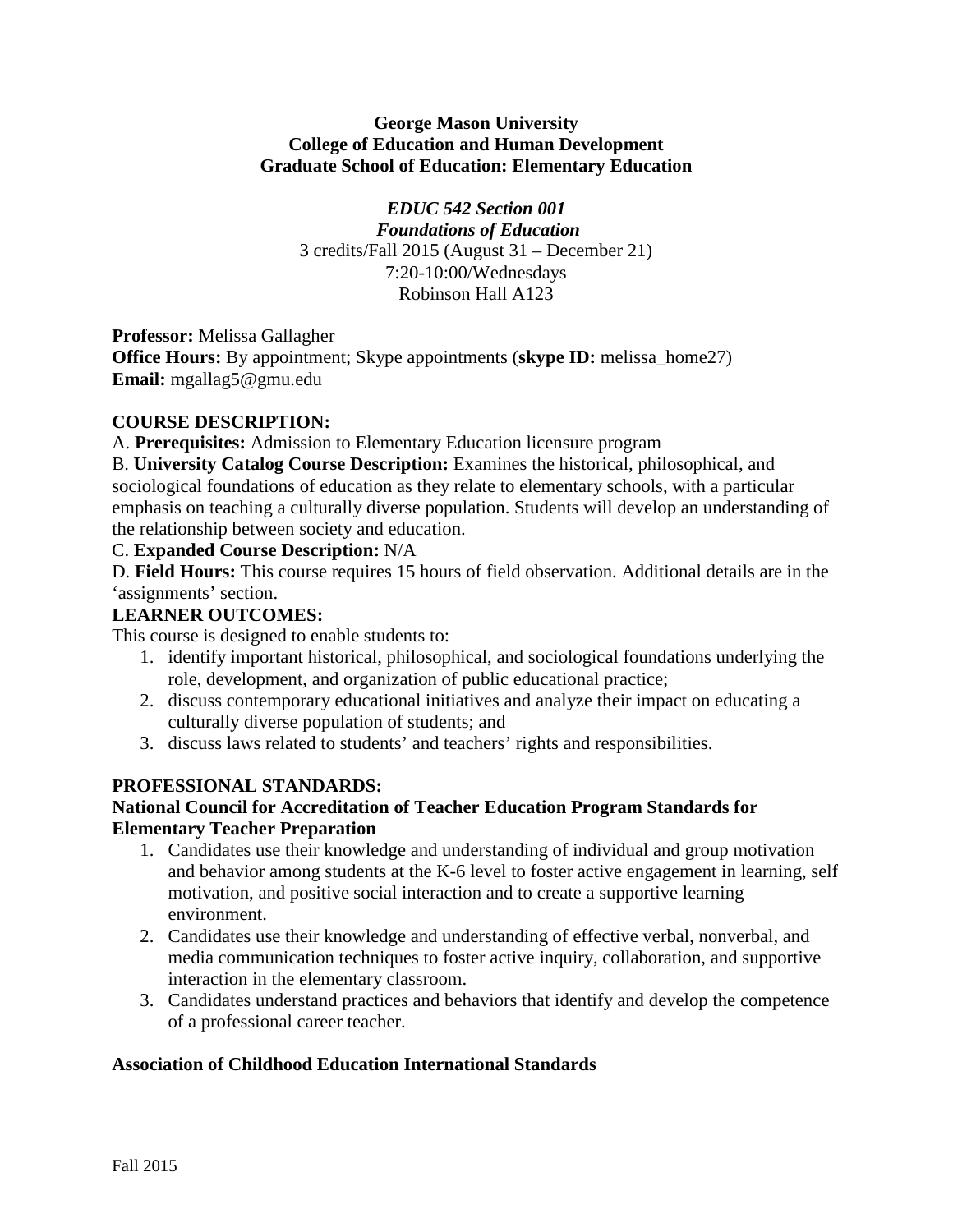- 3.2 Adaptation to diverse students—Candidates understand how elementary students differ in their development and approaches to learning, and create instructional opportunities that are adapted to diverse students.
- 5.1 Professional growth, reflections, and evaluation—Candidates are aware of and reflect on their practice in light of research on teaching, professional ethics, and resources available for professional learning; they continually evaluate the effects of their professional decisions and actions on students, families, and other professionals in the learning community and actively seek out opportunities to grow professionally.

## **InTASC Standards**

Standard 2: The teacher uses understanding of individual differences and diverse cultures and communities to ensure inclusive learning environments that enable each learner to meet high standards.

Standard 9: Professional Learning and Ethical Practice: The teacher engages in ongoing professional learning and uses evidence to continually evaluate his/her practice, particularly the effects of his/her choices and actions on others (learners, families, other professionals, and the community), and adapts practice to meet the needs of each learner.

# **8 VAC 20-25-30. Technology standards**

- A. Instructional personnel shall be able to demonstrate effective use of a computer system and utilize computer software.
- B. Instructional personnel shall be able to apply knowledge of terms associated with educational computing and technology.
- C. Instructional personnel shall be able to apply computer productivity tools for professional use.
- D. Instructional personnel shall be able to use electronic technologies to access and exchange information.

# **NATURE OF THE COURSE:**

This course is structured to use multiple instructional formats. We will engage in face-to-face class sessions as well as several online discussions and activities. Face-to-face class sessions will include small/large group discussions and tasks, lecture, and student-led activities. **This course requires 15 hours of field experience.** 

# **REQUIRED TEXTS:**

Spring, J. (2012). *American education* (16<sup>th</sup> ed.). New York, NY: McGraw-Hill.

Chenowith, K. (2007). *"It's being done": Academic success in unexpected schools.* Cambridge, MA: Harvard UP.

Gorski, P. C. & Zenkov, K. (2014). The big lies of school reform: Finding better solutions for the future of public education.

Virginia's Standards of Learning for K-6 [\(http://www.pen.k12.va.us\)](http://www.pen.k12.va.us/)

Additional selected readings will be posted on Blackboard.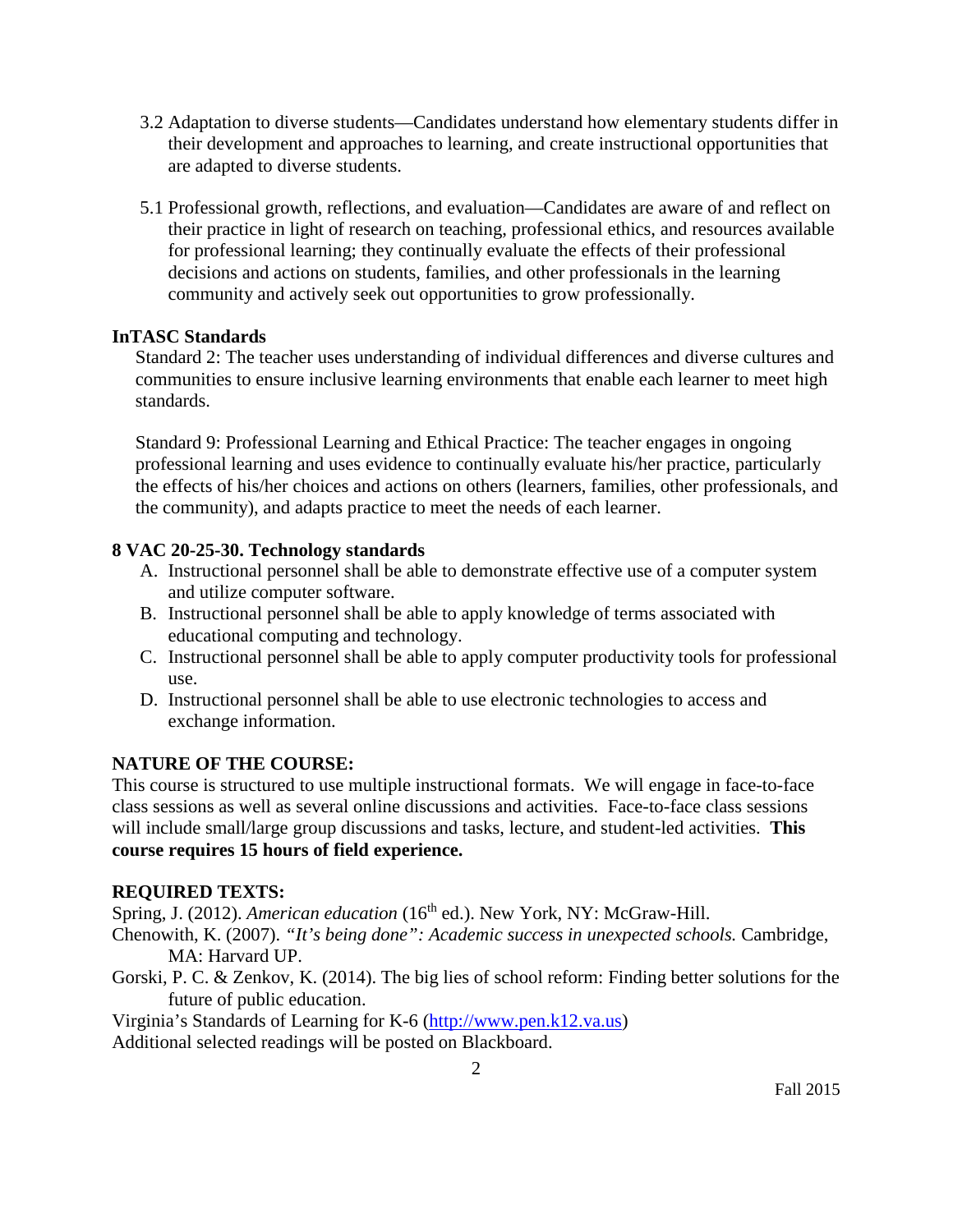#### **COURSE ASSIGNMENTS AND EXAMINATIONS:**

#### **1. Assignment Descriptions**

#### *a. Attendance, Participation, and Exit Slip Journal (1pt/week;14 pts.)*

This course operates with the assumption that knowledge is socially constructed and the most meaningful learning opportunities are those where you have the opportunity to offer and explore diverse perspectives with peers. To do this **it is expected that you attend all scheduled classes** outlined within the syllabus. Absence from class to observe a religious holiday, to serve jury duty, or to participate in required military service, and medical emergencies are exceptions to the above policy. If you anticipate being absent for any of these reasons, please make arrangements at least 48 hours in advance. In addition, **you are expected to be on time to class** each week unless advance notice has been provided to the instructor.

Additionally, at the end of each class, you will review your concept map and you will then complete an Exit Slip Journal entry that details how your answers to any of the questions and/or topics in your concept map have changed/evolved given our readings/discussions. The Exit Slip entry is to help you process your immediate learning and to provide me insight into your developing understanding and perspectives; your entry will also help me to plan and adjust instruction as needed for our next meeting. It is expected that your response is brief but connected to your response to class discussion and the readings in relationship to your evolving/changing thinking and perspectives on your concept map.

There is a good deal of reading in this course, and it is your responsibility to read the assigned book and article selections every week. During each class we will unpack the readings in different ways. If you have not completed the readings in advance, it will impede your ability to participate in unpacking the readings and will impact your participation points for the class.

## *b. Educational History (10 pts)*

We know from the research literature that your prior school experiences as a student (a.k.a. your apprenticeship of observation; Lortie, 1974) wield incredible influence on your views of teaching and learning. Therefore, it is essential that we explore your K-12 school experiences so that you are aware of the pre-existing perceptions that you bring to teacher preparation. Your Educational History should be 2-4 pages in length and should be an introspective summary/reflection on your memories of teaching/learning in

- Elementary school
- Middle school
- High School
- College

## *c. Beliefs Statement (10 pts/submission; 20 pts)*

As you progress through your program, you will identify, develop, and refine your beliefs about teaching and learning. These beliefs may or may not reflect your actual teaching practice. We often aspire to something that we are not yet able to do or that we don't do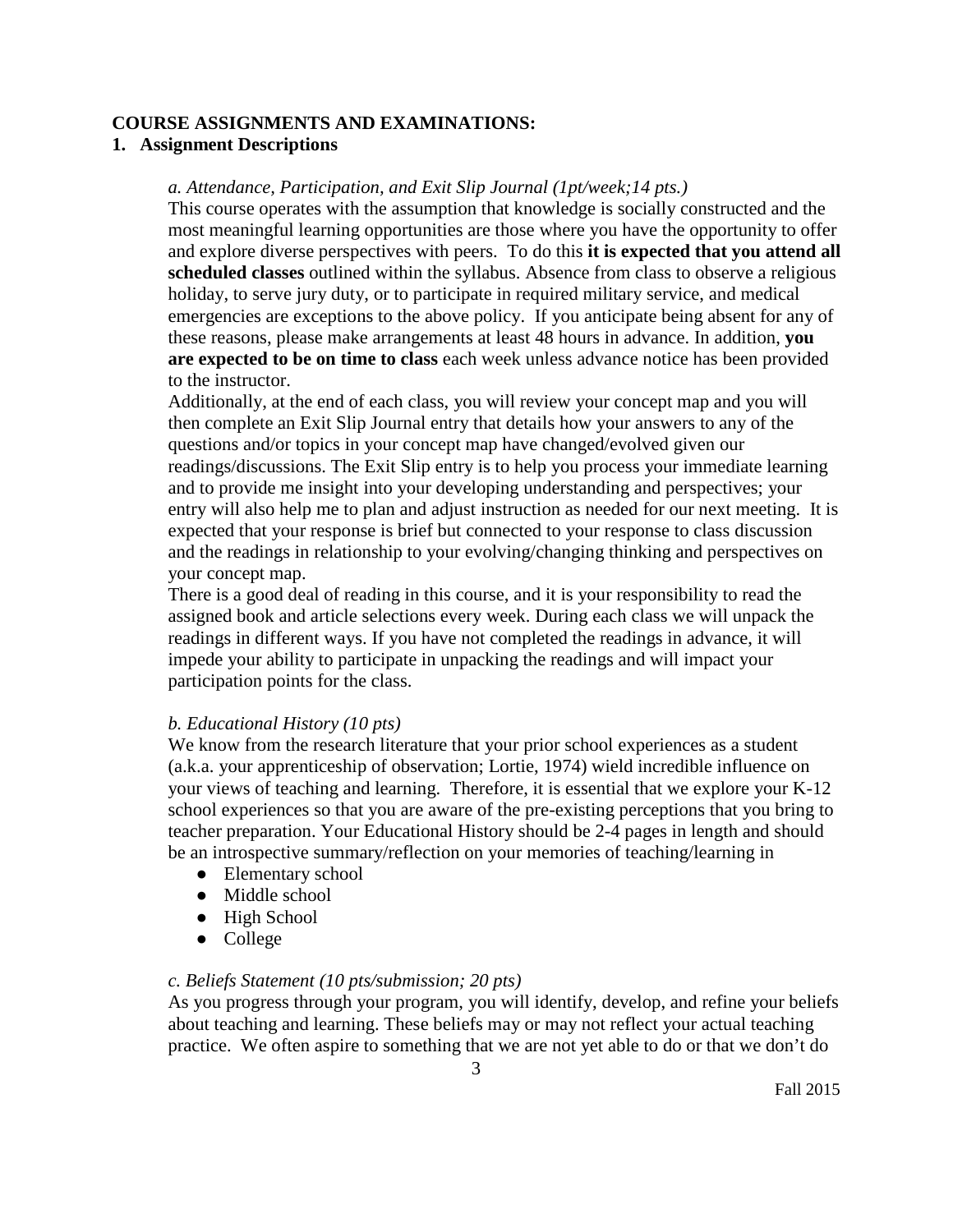consistently. Your Beliefs Statement serves as a tool for acquiring new knowledge and studying your own teaching practice. Remember, your Beliefs Statement is likely to shift, grow, and deepen as you gain more experience in the classroom and deepen your knowledge of theory and practice.

On the first day of class, you will reflect on the prompts below and develop a concept map of your beliefs and how they relate to one another. You will highlight areas that intersect and sources of tension in your map. Each week you will add to the concept map to reflect how your thoughts are changing/evolving and we will revisit this map to refine/expand your thoughts.

Your concept map should include and your Beliefs statement should address each of the following prompts:

- I believe the purpose of schooling is...
- I believe that teaching and learning...
- I believe my classroom is...
- I believe all my students are/they learn best when they…
- I believe my students learn best when I…
- I believe community/family is/are...
- I believe collaboration is...
- My professional goals as a teacher are…(5 years)…(10 years)…

On the 5th week of class, you will submit a draft of your beliefs statement for feedback. Your ideas are expected to be in progress so questions and wonderings are acceptable for this submission. The draft should be a minimum of 4 pages in length.

At the end of the course you are expected to write your beliefs statement based on the concept map and exit tickets. Your final Beliefs Statement should be 5-6 pages in length.

#### *d. Current Events Presentations (6 pts)*

In small groups, you will select an additional resource (e.g. current events news story, video clip, scholarly reading) to share with the class. The resource should relate to the questions guiding the course for the week the small group has been assigned. Additionally, the resource can also be related to a pressing issue or concern at your Groups' school placement. You should select a resource that you consider a 'must read' related to the topic. Links to the resource should be posted to Blackboard 48 hours before class so that the other students and instructors can familiarize themselves with the issue.

The group will be allotted 20-30 minutes in class to facilitate a discussion/activity about the story. The group should use an instructional strategy that they might use in their future classrooms. The group will be responsible for a one-page handout summarizing the strategy they use to shape their discussion. Great resources for finding resources include (but are NOT limited to):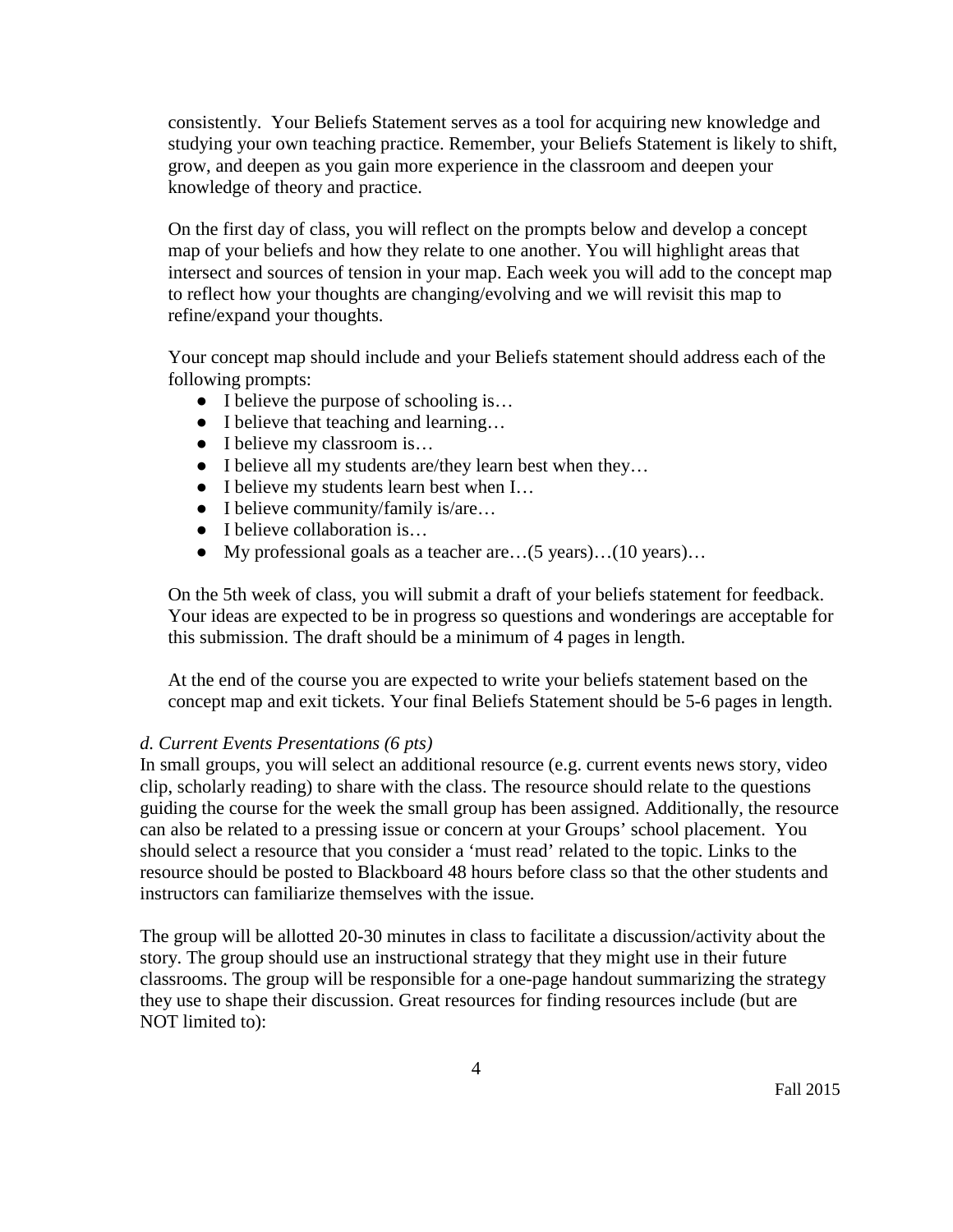- New York Times U.S. Education Section: <http://www.nytimes.com/pages/education/index.html>
- Education Week:<http://www.edweek.org/ew/index.html>
- Bridging Differences (blog):<http://blogs.edweek.org/edweek/Bridging-Differences/>
- Washington Post Education Section:<http://www.washingtonpost.com/local/education>
- George Mason University Library:<http://library.gmu.edu/>
- What Kids Can Do: [www.whatkidscando.org](http://www.whatkidscando.org/)
- A Nation at Risk:<http://www.ed.gov/pubs/NatAtRisk/risk.html>
- The Nation's Report Card/National Assessment of Educational Progress: http://nces.ed.gov/nationsreportcard/
- National Center for Educational Statistics: http://nces.ed.gov/help/sitemap.asp
- TIMSS and PIRLS (The International Math and Science Study and International Literacy Study): http://www.timss.org/
- Best Evidence/School Reform Reports/School Models (Johns Hopkins University): http://www.bestevidence.org/index.htm
- Rethinking Schools: http://www.rethinkingschools.org/index.shtml
- Diane Ravitch's blog:<http://dianeravitch.net/>
- National Education Policy Center:<http://nepc.colorado.edu/>
- Brookings Institute- Education:<http://www.brookings.edu/research/topics/education>
- Eric Hanushek blog:<http://educationnext.org/author/ehanushek/>
- Real Clear Education:<http://www.realcleareducation.com/>
- Fordham Institute:<http://edexcellence.net/>
- National Association of Scholars blog:<https://www.nas.org/>
- Core Knowledge blog: http://blog.coreknowledge.org/

# *e. Community Mapping Activity (10 pts)*

In your field hours' school groups, you will complete a community mapping activity. The purpose of this activity is to familiarize you with the myriad factors that influence students' daily school experiences and to provide a format for introducing your school to your peers. You and your peers at your field hours site will create a brief presentation (7-10 minutes max) that introduces us to the following aspects of your school:

- 1) a visual tour of both your school and the surrounding community
- 2) school description/demographics
- 3) community description/demographics
- 4) aspects of your school that make it unique
- 5) intersection of course readings/discussions with your school experiences.

The presentation can take any format that your group prefers! Be creative. Please be cognizant of taking pictures of children—any photographs need to be used only for the purposes of this assignment and not distributed/used in any other forum, including social media.

# *f. Reflective Practitioner Paper (40 pts) PBA:*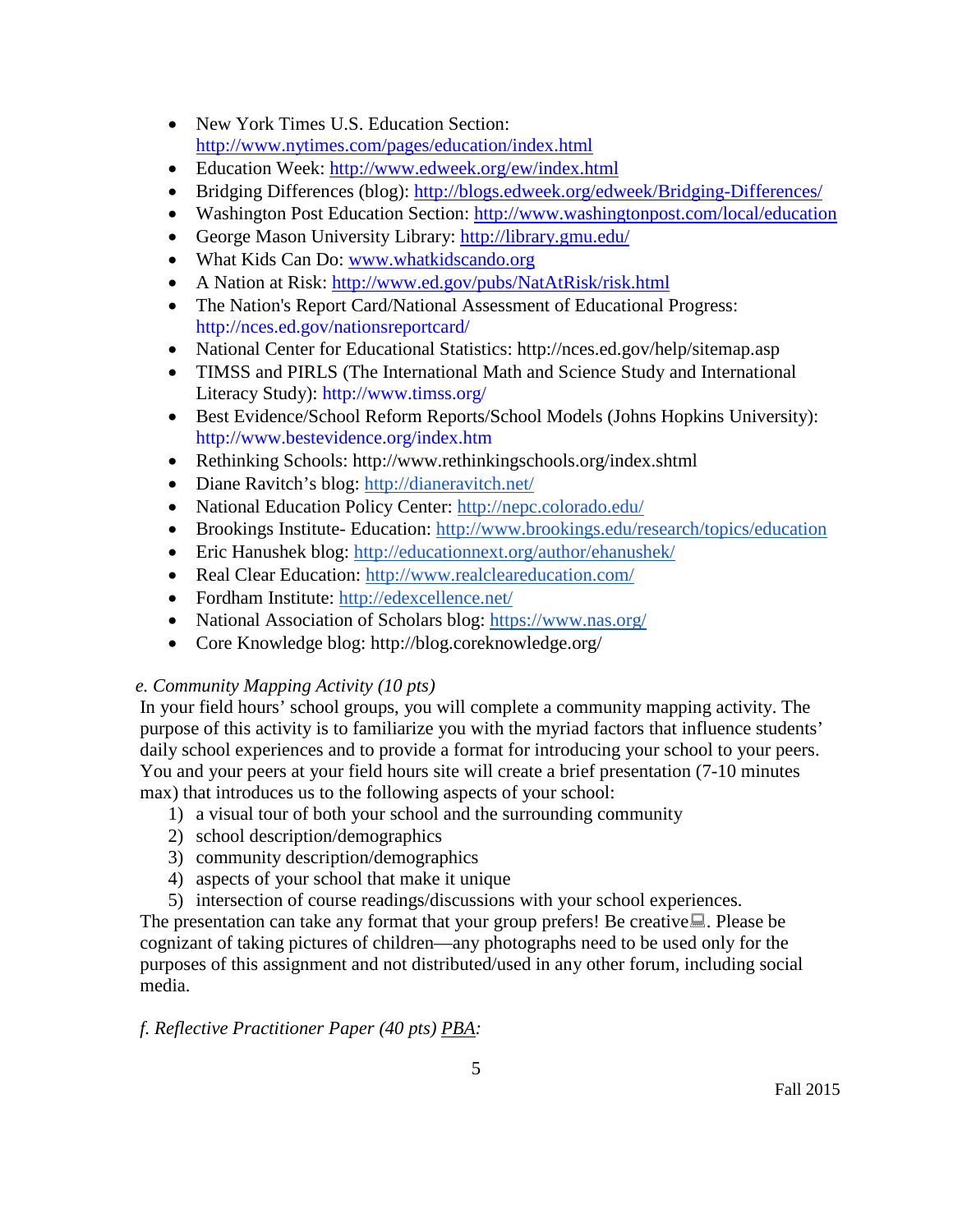In order to become reflective practitioners for a multicultural classroom, candidates must reflect on a variety of professional issues that teachers confront in their day-to-day teaching as well as the broader educational and social context, which affects the work of the public school teacher. To this end, the candidates will analyze a current issue/innovation around race and culture, gender equity, special education, social class, or language diversity. They will then relate it to historical and sociological trends/perspectives as well as to their own experiences. \*A detailed task description and rubric can be found at the end of this syllabus.

| $\overline{ }$<br>Course<br><b>Outcomes</b> | <b>Requirements &amp; Assignments</b>                              | <b>Points/Worth</b> | <b>Due Date</b>               |
|---------------------------------------------|--------------------------------------------------------------------|---------------------|-------------------------------|
| 1, 2, 3                                     | Attendance, Participation, Exit Slip<br>Journal, and Response Blog | 14 points           | Weekly                        |
|                                             | <b>Educational History</b>                                         | 10 points           | 9/9                           |
|                                             | <b>Beliefs Statement</b>                                           | 20 points           | draft: $9/30$<br>final: 11/18 |
| 2                                           | <b>Current Events Group Presentation (CE)</b>                      | 6 points            | Varies                        |
| 1, 2                                        | <b>School/Community Presentations</b>                              | 10 points           | 10/26                         |
| 1, 2, 3                                     | Reflective Practitioner Paper*                                     | 40 points           | 12/9                          |

#### **2. Assignment Weighting**

**All written papers MUST be double-spaced, with 1" margins, and in 12-point font (Times New Roman, Calibri, or Arial). APA format is expected. If you do not have a 6th Edition APA manual, the OWL at Purdue is an excellent resource http://owl.english.purdue.edu/owl/resource/560/01/.**

## **3. Grading Policies**

 A=94-100; A-=90-93; B+=86-89; B=80-85; C=70-79; F=below 70  *\*\*Remember: A course grade less than B requires that you retake the course.*

## **4. Other Expectations**

● All written papers are **expected to be double-spaced, with 1" margins, and in 12-point font** (Times New Roman, Calibri, or Arial). **APA format is expected**. If you do not have a 6<sup>th</sup> Edition APA manual, please use the APA website [\(http://www.apastyle.org/\)](http://www.apastyle.org/) or the OWL at Purdue as a resource [\(http://owl.english.purdue.edu/owl/resource/560/01/\)](http://owl.english.purdue.edu/owl/resource/560/01/). **\*Please Note:** The GMU Writing Center offers online support via email. They will provide feedback on your writing within one hour. Graduate and professional writing can be difficult;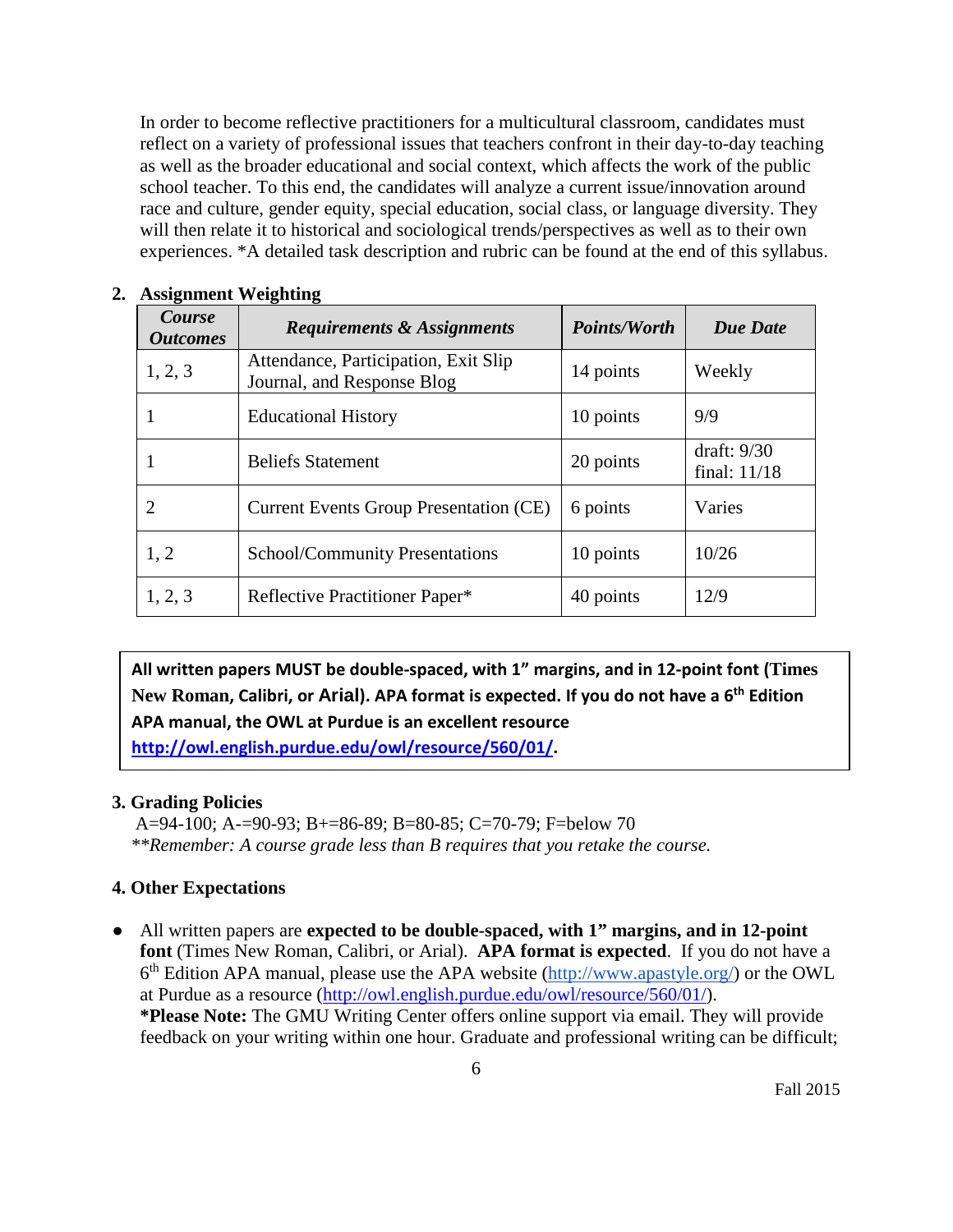I encourage you to take advantage of this service. [http://writingcenter.gmu.edu/?page\\_id=177](http://writingcenter.gmu.edu/?page_id=177)

- It is expected that all class assignments will be submitted on time to the correct location; therefore, **late assignments will not receive full credit**. Assignments turned in late will receive an automatic deduction of one letter grade making the highest possible score equivalent to 80% (B). All assignments must be submitted via **Blackboard** on the due date stated within the syllabus (see below) prior to class—except for the PBA which is to be submitted to **Blackboard** on or before December 14.
- **You are expected to contribute to both class and online discussions and activities** as well as genuinely listen to peers as they do the same. In addition, **you are expected to be prepared for each class**, which means having completed all assigned readings and tasks for that class. Cell phones are for emergency use only and **it is expected that you will not use cell phones in class** for social and/or non-academic purposes such as texting, social media, or phone calls.

*Note: I reserve the right to add, alter, or omit any assignment as necessary during the course of the semester.*

## **5. Performance-based assessments**

## *Reflective Practitioner Paper (40 pts) PBA*

In order to become reflective practitioners for a multicultural classroom, candidates must reflect on a variety of professional issues that teachers confront in their day-to-day teaching as well as the broader educational and social context, which affects the work of the public school teacher. To this end, the candidates will analyze a current issue/innovation around race and culture, gender equity, special education, social class, or language diversity. They will then relate it to historical and sociological trends/perspectives as well as to their own experiences. \*A detailed task description and rubric is attached.

# **BLACKBOARD REQUIREMENTS**

Every student registered for any Elementary Education course with a required performancebased assessment (designated as such in the syllabus) is required to submit this assessment (EDCI 542: *Reflective Practitioner Paper*) to Blackboard (regardless of whether a course is an elective, a onetime course or part of an undergraduate minor). Evaluation of your performancebased assessment (PBA) will also be provided using Blackboard. Failure to submit the assessment to Blackboard will result in the course instructor reporting the course grade as Incomplete (IN). Unless this grade is changed upon completion of the required Blackboard submission, the IN will convert to an F nine weeks into the following semester.

# **GMU POLICIES AND RESOURCES FOR STUDENTS**

- 1) Students must adhere to the guidelines of the George Mason University Honor Code [See [http://academicintegrity.gmu.edu/honorcode/\]](http://academicintegrity.gmu.edu/honorcode/).
- 2) Students must follow the university policy for Responsible Use of Computing [See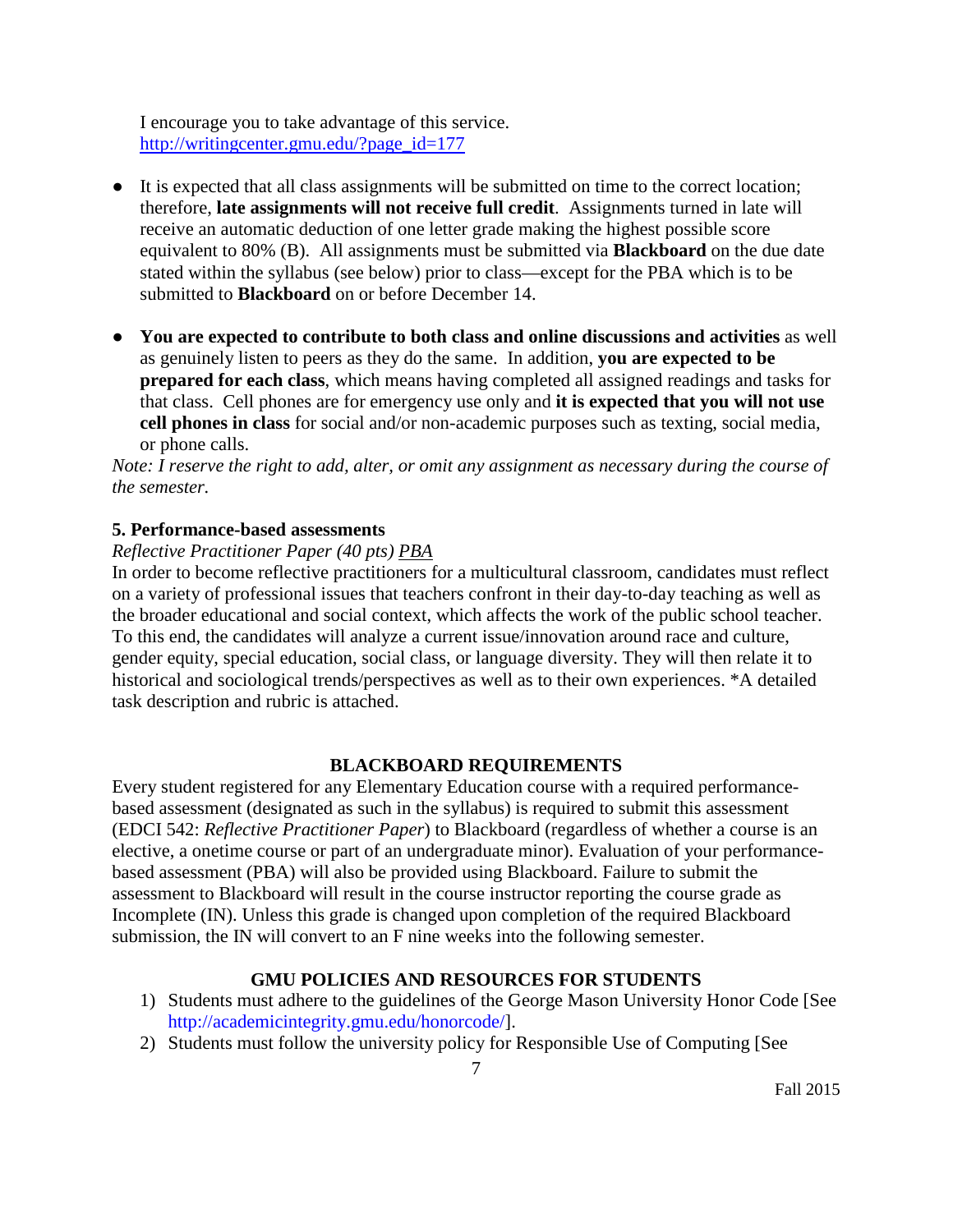[http://universitypolicy.gmu.edu/1301gen.html\]](http://universitypolicy.gmu.edu/1301gen.html).

- 3) Students are responsible for the content of university communications sent to their George Mason University email account and are required to activate their account and check it regularly. All communication from the university, college, school, and program will be sent to students solely through their Mason email account.
- 4) The George Mason University Counseling and Psychological Services (CAPS) staff consists of professional counseling and clinical psychologists, social workers, and counselors who offer a wide range of services (e.g., individual and group counseling, workshops and outreach programs) to enhance students' personal experience and academic performance [See [http://caps.gmu.edu/\]](http://caps.gmu.edu/).
- 5) Students with disabilities who seek accommodations in a course must be registered with the George Mason University Office of Disability Services (ODS) and inform their instructor, in writing, at the beginning of the semester [See [http://ods.gmu.edu/\]](http://ods.gmu.edu/).
- 6) Students must follow the university policy stating that all sound emitting devices shall be turned off during class unless otherwise authorized by the instructor.
- 7) The George Mason University Writing Center staff provides a variety of resources and services (e.g., tutoring, workshops, writing guides, handbooks) intended to support students as they work to construct and share knowledge through writing [See [http://writingcenter.gmu.edu/\]](http://writingcenter.gmu.edu/).
- 8) Students are expected to exhibit professional behaviors and dispositions at all times. [http://cehd.gmu.edu/assets/docs/forms/secondary\\_ed/sec\\_ed\\_handbook.pdf](http://cehd.gmu.edu/assets/docs/forms/secondary_ed/sec_ed_handbook.pdf)
- 9) Core Values Commitment: The College of Education & Human Development is committed to collaboration, ethical leadership, innovation, research-based practice, and social justice. Students are expected to adhere to these principles. <http://cehd.gmu.edu/values/>

# **EMERGENCY PROCEDURES**

You are encouraged to sign up for emergency alerts by visiting the website [https://alert.gmu.edu.](https://alert.gmu.edu/) There are emergency posters in each classroom explaining what to do in the event of crises. Further information about emergency procedures exists on <http://gmu.edu/service/cert>

# **IMPORTANT INFORMATION FOR LICENSURE COMPLETION**

Beginning with Spring 2015 internships, all official and passing test scores must be submitted and in the Mason system (i.e. Banner/PatriotWeb) by the internship application deadline. Allow a minimum of six weeks for official test scores to arrive at Mason. Testing too close to the application deadline means scores will not arrive in time and the internship application will not be accepted.

## *Required tests:*

● Praxis Core Academic Skills for Educators Tests (or qualifying substitute)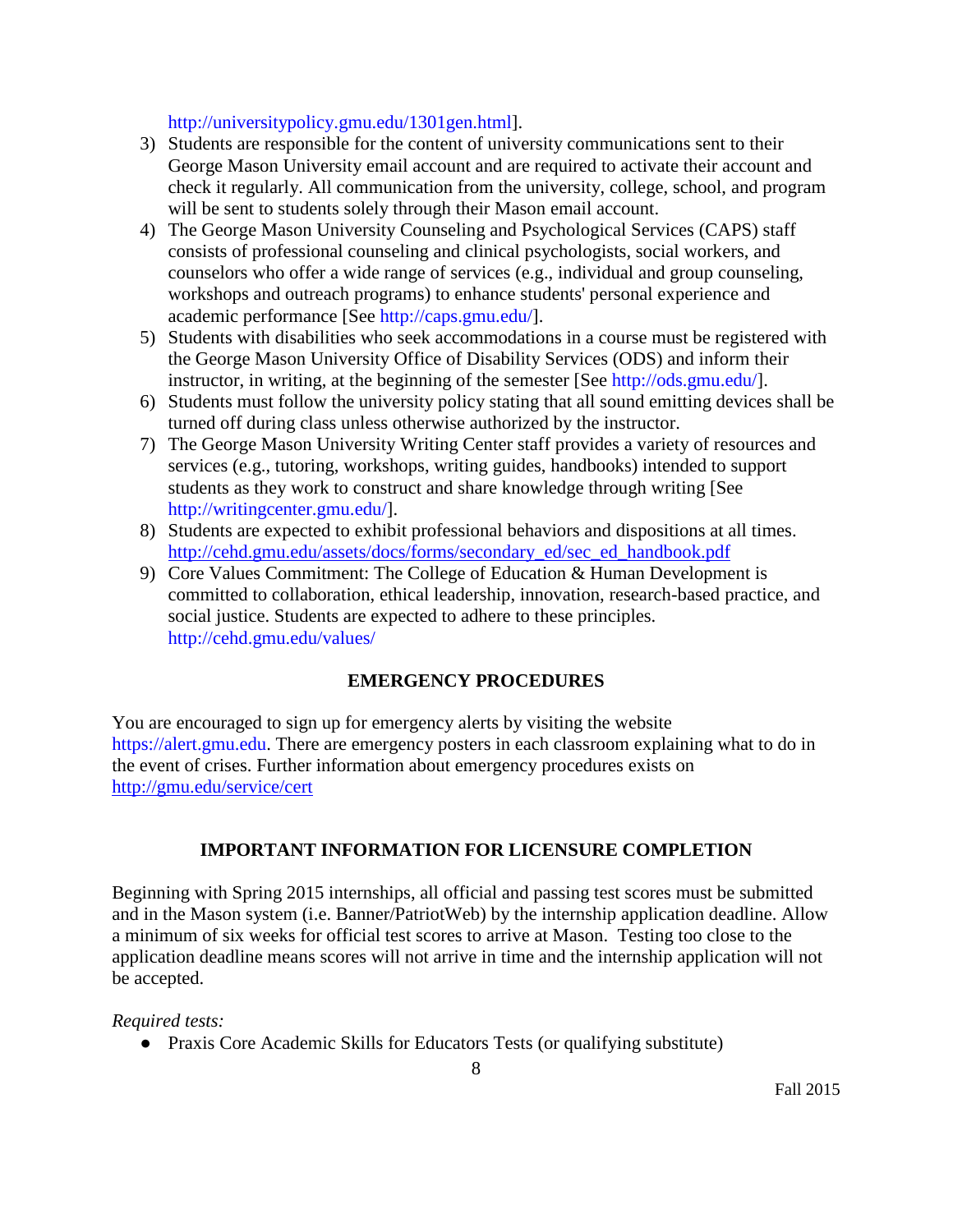- VCLA
- RVE
- Praxis II (Content Knowledge exam in your specific endorsement area)

For details, please check<http://cehd.gmu.edu/teacher/test/>

## *Endorsements:*

Please note that ALL endorsement coursework must be completed, with all transcripts submitted and approved by the CEHD Endorsement Office, prior to the internship application deadline. Since the internship application must be submitted in the semester prior to the actual internship, please make an appointment to meet with the Endorsement Specialist and plan the completion of your Endorsements accordingly.

## *CPR/AED/First Aid:*

Beginning with spring 2015 internships, verification that the Emergency First Aid, CPR, and Use of AED Certification or Training requirement must be submitted and in the Mason system (i.e. Banner/PatriotWeb) by the application deadline. Students must submit one of the "acceptable evidence" documents listed at<http://cehd.gmu.edu/teacher/emergency-first-aid> to CEHD Student and Academic Affairs. In order to have the requirement reflected as met in the Mason system, documents can be scanned/e-mailed to [CEHDacad@gmu.edu](mailto:cehdacad@gmu.edu) or dropped-off in Thompson Hall, Suite 2300.

## *Background Checks/Fingerprints:*

All local school systems require students to complete a criminal background check through their human resources office (not through George Mason University) prior to beginning field hours and internship. Detailed instructions on the process will be sent to the student from either the school system or Mason. Students are strongly advised to disclose any/all legal incidents that may appear on their records. The consequence of failing to do so, whether or not such incidents resulted in conviction, is termination of the field hours or internship.

*Please Note: Your G-Number must be clearly noted (visible and legible) on the face of the document(s) that you submit.*

# *Application Deadlines:*

The internship application can be downloaded at [http://cehd.gmu.edu/teacher/internships-field](http://cehd.gmu.edu/teacher/internships-field-experience)[experience.](http://cehd.gmu.edu/teacher/internships-field-experience)

Spring internship application:

● Traditional semester long internship: September 15

# Fall internship application:

- Traditional semester long internship: February 15
- Year Long Internship: April 1 (All testing deadlines are August 1 immediately preceeding the fall start; RVE deadline is December 1)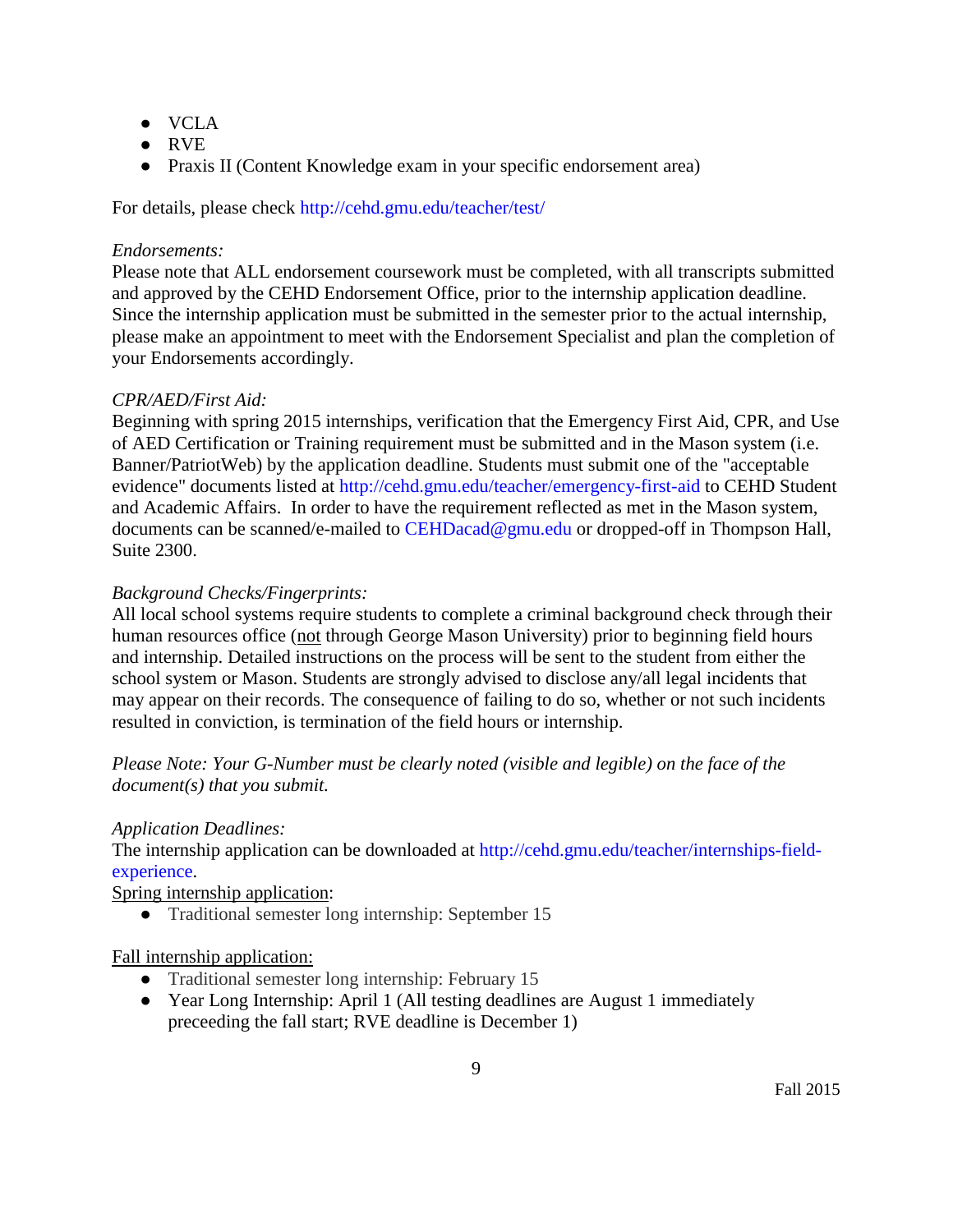

Promoting Learning Development Across the Lifespan

For additional information on the College of Education and Human Development, Graduate School of Education, please visit our website [See [http://gse.gmu.edu/\]](http://gse.gmu.edu/).

# **TENTATIVE CLASS SCHEDULE:**

| Week           | <b>Date</b> | <b>Guiding Questions/Topics</b>          | <b>Readings/Assignments Due</b>  |
|----------------|-------------|------------------------------------------|----------------------------------|
| 1              | 9/2         | What does foundations of education       | Bb: Willing to Be Disturbed      |
|                |             | mean?                                    | Kozol, Ch. 1                     |
|                |             | Who are we as individuals?               |                                  |
| $\overline{2}$ | 9/9         | Who are we as future teachers?           | Spring, Ch 10                    |
|                |             | How do we organize to best serve our     | Big Lies: Ch. 7                  |
|                |             | students and our profession?             |                                  |
|                |             |                                          |                                  |
|                |             |                                          | DUE:                             |
|                |             |                                          | Educational history              |
| 3              | 9/16        | Who are our students and how are they    | Spring, Ch. 5 (only pp. 112-127) |
|                |             | different from/alike each other, us, and | Chenoweth pp. ix-22              |
|                |             | peers from decades past?                 | <b>Bb</b> Readings               |
|                |             | *Considering Race, Gender, and           |                                  |
|                |             | <b>Special Needs</b>                     |                                  |
| $\overline{4}$ | 9/23        | Who are our students and how are they    | Spring, Ch. 6                    |
|                |             | different from/alike each other, us, and | Big Lies, Ch. 1                  |
|                |             | peers from decades past?                 | <b>Bb</b> Readings               |
|                |             | *Global migration, *Poverty              | Chenoweth Ch. $4 & 7$            |

Note: Calendar is tentative and may be modified in line with course needs.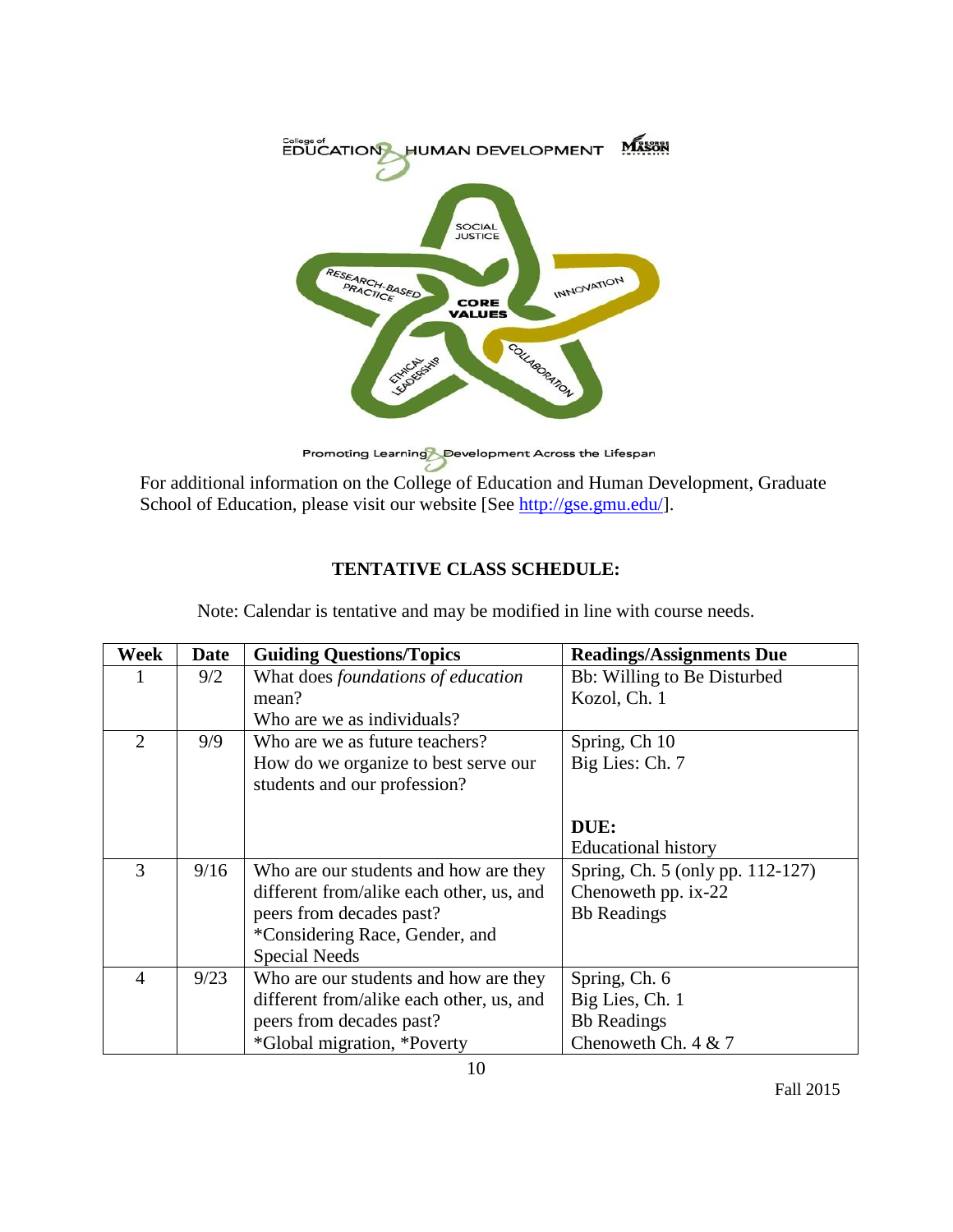| 5              | 9/30                     | What are the purposes of school?<br>*Historical/political<br>*Social                                 | Spring, Ch. 1 & 2<br><b>Bb</b> Readings<br>DUE:                                                                                                                                                                                                                                                              |
|----------------|--------------------------|------------------------------------------------------------------------------------------------------|--------------------------------------------------------------------------------------------------------------------------------------------------------------------------------------------------------------------------------------------------------------------------------------------------------------|
| 6              | 10/7                     | What are the purposes of school?<br>*Economic                                                        | Beliefs statement draft<br>Spring, Ch. 4 (skip Perry Preschool<br>Study)<br>Big Lies, Ch. 10<br><b>Bb</b> Readings                                                                                                                                                                                           |
| $\overline{7}$ | 10/14                    | For whom does school 'work'?<br>For whom does school not work?                                       | Spring Ch. 3 (skip pp. 65-74)<br>Big Lies, Ch. 9<br><b>Bb</b> Readings                                                                                                                                                                                                                                       |
| 8              | 10/21                    | What are the major federal, state, and<br>local policies impacting schools today?                    | Chenoweth Ch. 16<br>Big Lies, Ch. 11 & 12<br><b>Bb</b> Readings                                                                                                                                                                                                                                              |
| 9              | 10/26<br>$4:30-$<br>8:30 | **We will meet on Monday this week to present your Community Mapping<br>Presentations. Location TBD. |                                                                                                                                                                                                                                                                                                              |
| 10             | 11/4                     | How should students be taught?                                                                       | Bb Philosophies readings (one will<br>be assigned):<br>• Noddings (care)<br>• Adler (perennialism)<br>• Montessori (constructivism)<br>• Skinner (behaviorism)<br>• Dewey (pragmatism)<br>• Freire (critical pedagogy)<br>• Gay (Culturally Responsive<br>Teaching)<br>Big Lies, Ch. 4<br><b>Bb</b> Readings |
| 11             | 11/11                    | How should students be taught?                                                                       | Spring, Ch. 7<br>Big Lies, Ch. 5<br>Chenoweth Ch. 9<br>Bb readings                                                                                                                                                                                                                                           |
| 12             | 11/18                    | What is most important for our students<br>to learn?                                                 | Big Lies, Ch. 3<br>Chenoweth Ch. 14<br>Kozol, Ch. 12<br>DUE:<br>Beliefs statement final                                                                                                                                                                                                                      |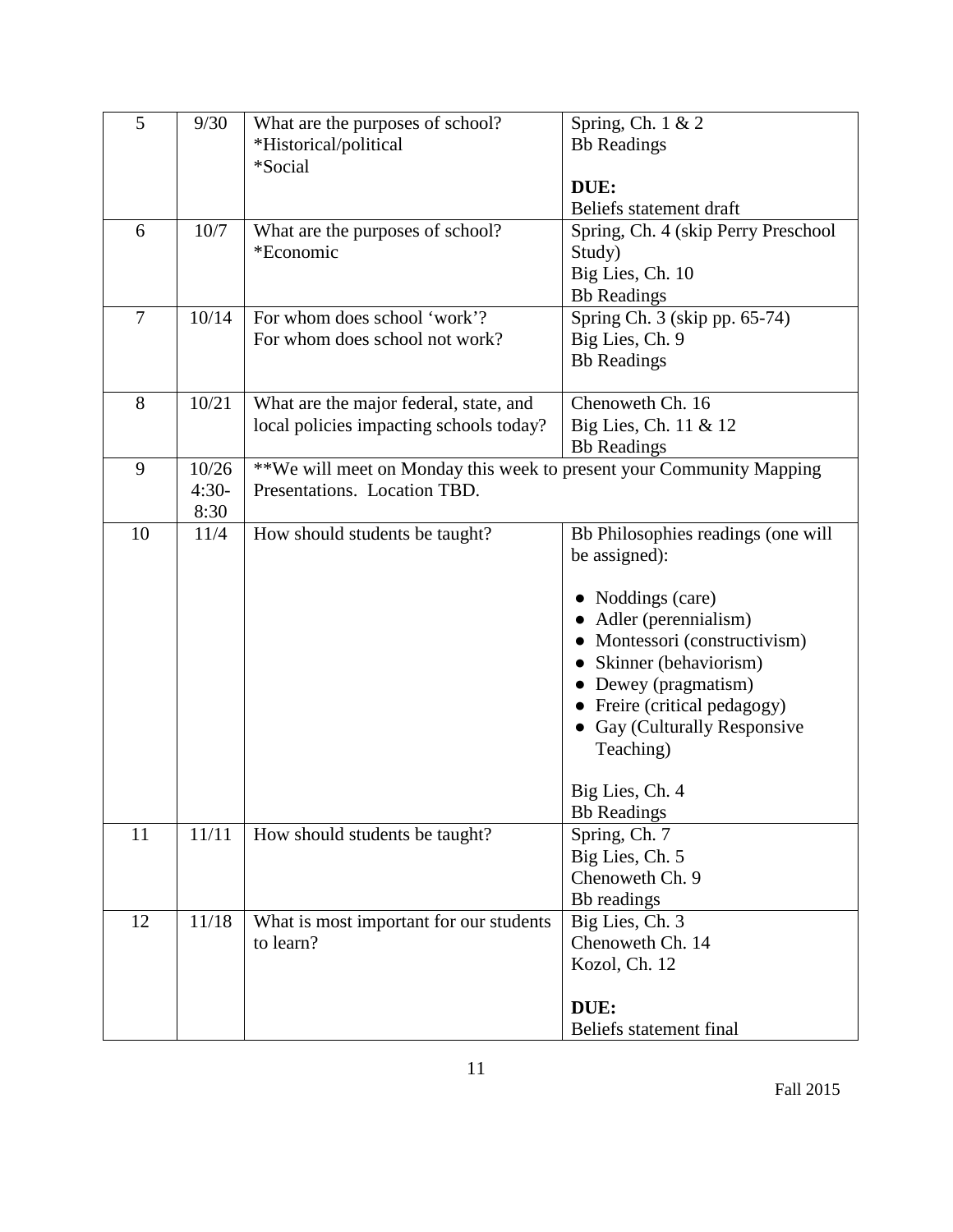| 13 | 12/2 | What is the best evidence of student   | Big Lies, Ch. $2 \& 6$              |
|----|------|----------------------------------------|-------------------------------------|
|    |      | learning?                              | Bb readings                         |
|    |      | What is the best evidence of teacher   |                                     |
|    |      | success?                               |                                     |
| 14 | 12/9 | What are the most pressing issues with | <b>Chenoweth Conclusion</b>         |
|    |      | which we must be concerned as future   | Bb readings (Time for Teachers)     |
|    |      | teachers?                              |                                     |
|    |      |                                        | DUE:                                |
|    |      |                                        | Reflective Practitioner Paper (PBA) |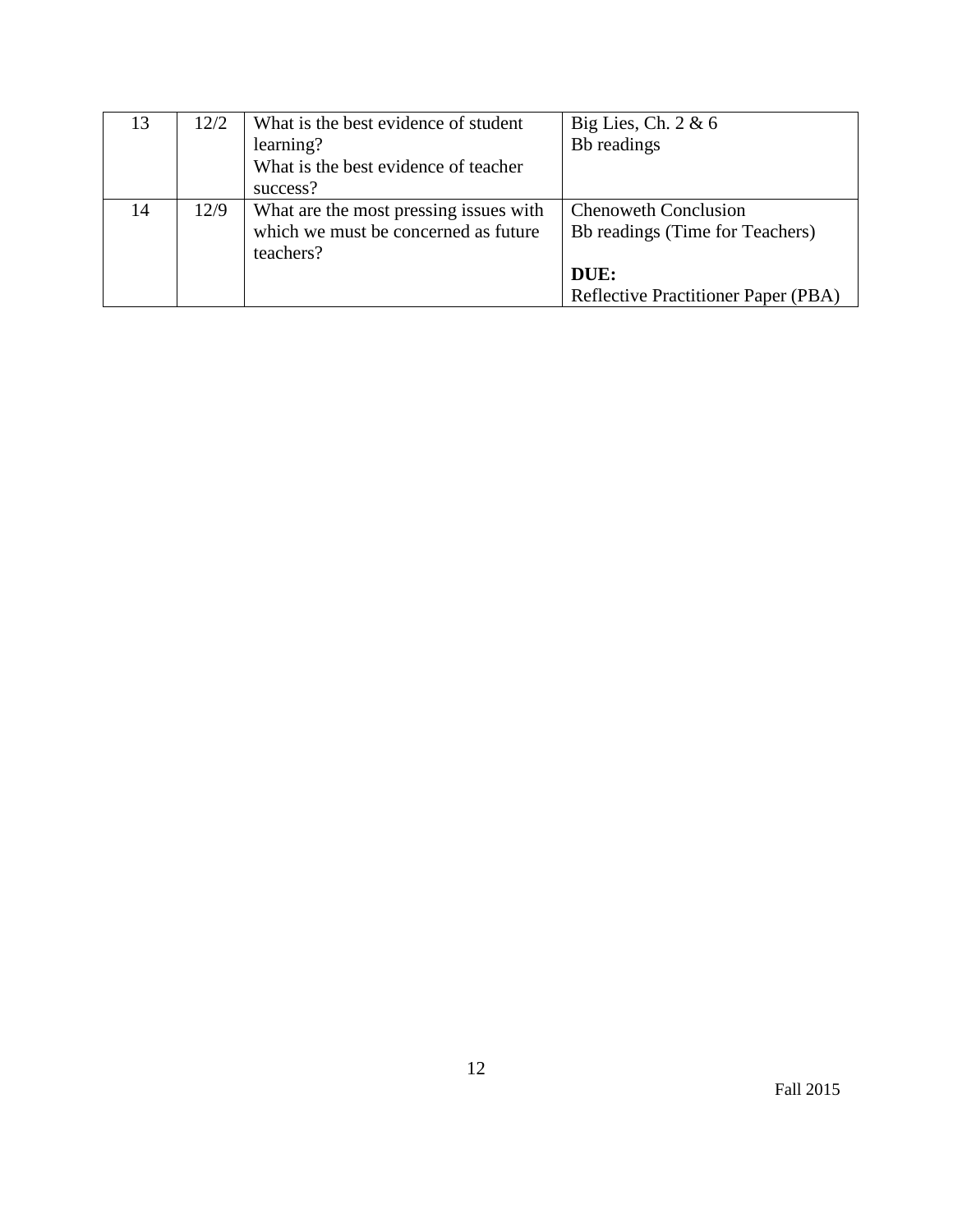## **Reflective Practitioner Paper**

"A large part of the problem [of the achievement gap] is that many educators do not understand what it means to engage in educational practices that promote equity. Equity involves more than simply ensuring that children have equal access to education. Equity also entails a focus on

# outcomes and results"

## (Boykin & Noguera, 2011, p. viii)

In consideration of the above quote, this assignment will offer you an opportunity to expand your understanding of public education as a system that both expands and diminishes equity. Taken another way, you will explore the following question: What are the tensions within efforts to reform public education and how do these debates shape your thinking and actions as a teacher? Follow the steps below to successfully write this scholarly paper.

- 1. Pick an educational initiative introduced through class (readings, discussion, materials).
- 2. Research who this initiative is designed to benefit (a group of students targeted by the initiative).
- 3. Find peer-reviewed research articles and review class readings that address the initiative and its impact on students (If you are not sure about whether a research journal is peerreviewed consult with me). Take notes as you read.
- 4. Write your paper. Include the following as headings so that you and the reader [your instructor] will know exactly where you are headed and whether you have addressed all of the content requirements.

## **Tips**

While you are writing the paper make sure that you are:

- Integrating concepts from readings. You CANNOT make a claim without evidence to support it. That evidence comes from your readings and research. Each section needs multiple (2 or more different) sources. I will be looking for breadth and depth in your references.
- Integrating class discussions and integrating experiences and/or personal reflection (especially in Part 2: Implications for teachers such as yourself).

Clarity of writing

- It is logically organized
- Has an introduction that includes the goals/purpose of the paper
- Has points representing strengths and weaknesses of the initiative
- Has smooth transitions between ideas
- Ends with a conclusion that restates the main points of the paper (without introducing new ideas) and draws conclusions about the initiative's outcomes on intended students.
- Information is presented clearly within the page limits **(8-10 pages)**
- The paper has NO grammar or spelling errors. None.
- Read and re-read your writing before submitting
- If academic writing is difficult for you, ask a colleague or friend to review your work and provide feedback or visit the GMU Writing Center (see link above).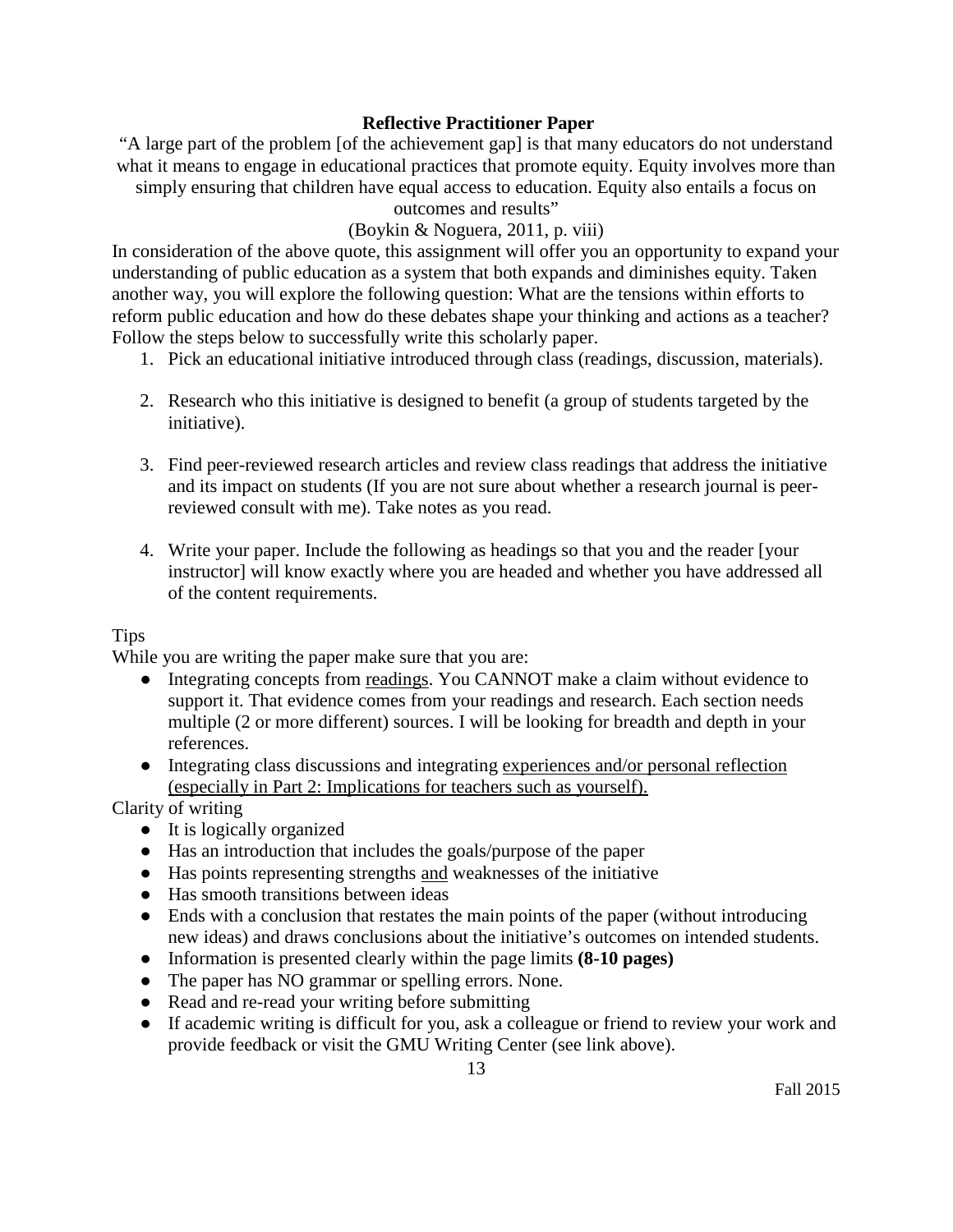APA format

- title page
- headings
- page numbers
- proper use of in-text citations and appropriately formatted reference list
- Do NOT use standalone quotes in your paper. See the "Citation Cheat Sheet" on blackboard for help with this.
- Do NOT include anything in your reference list that you do not cite in your paper.

Introduction (this is where you introduce your topic, establish its significance (hook), and give your reader an advance organizer for the paper)

Part One (The initiative)

Description of the initiative

Background and historical information of initiative

Strengths of the initiative

Weaknesses of/challenges to the initiative

Implications for teachers (What does this initiative mean for teachers? You will want to think about what is essential for teachers to consider, know, and do within this initiative)

## Part Two (The students)

Background of the student population targeted by the initiative (may include US, VA, DC demographics)

Classroom/school implications for young learners in this population (How has this population of students historically experienced education? How do identity characteristics of this population intersect with characteristics of school?)

Implications for teachers such as yourself (compare/contrast your background) teaching this population of students (You must first deconstruct and then describe relevant aspects of your identity. Then you must analyze how these pieces of your identity potentially intersect with teaching this student population. Use first person here to then generalize to a broader population of teachers like you.)

## Part Three

Conclusions (Based on what you have presented in your paper, this is where you draw conclusions about the impact of the initiative on students. Who is benefitted and how? Who is disadvantaged and how? What does that mean for the group of students targeted by the initiative?)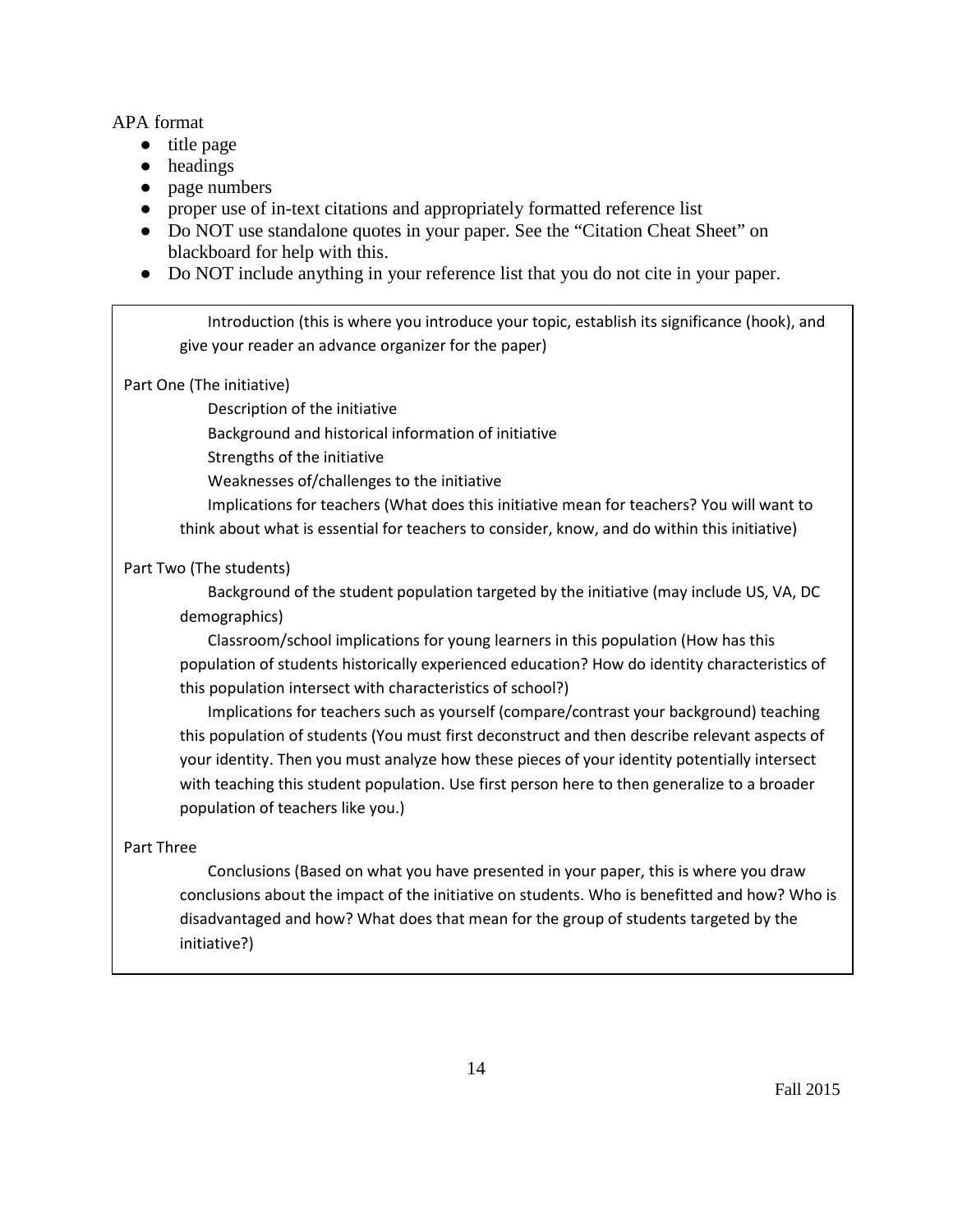|                                                    | 4                      | 3                      | $\overline{2}$       | 1                    |
|----------------------------------------------------|------------------------|------------------------|----------------------|----------------------|
| Reflective                                         | <b>Exemplary</b>       | <b>Maturing</b>        | <b>Developing</b>    | Unsatisfactory       |
| <b>Practitioner Rubric</b>                         | (Met)                  | (Met)                  | (Not Met)            | (Not Met)            |
|                                                    | Presents appropriate   | Presents appropriate   | Presents some        | Lacks description    |
|                                                    | and complete           | description of the     | description of the   | of the education     |
| <b>Description of the</b>                          | description of the     | education initiative,  | education            | initiative           |
| education initiative                               | education initiative,  | but is incomplete      | initiative, but is   |                      |
|                                                    | and includes multiple  | and/or includes only   | not sufficient       |                      |
| <b>ACEI 5.1</b>                                    | and different          | some supporting        | and/or lacks         |                      |
|                                                    | supporting references  | references             | supporting           |                      |
|                                                    |                        |                        | references           |                      |
|                                                    | Presents appropriate   | Presents appropriate   | Presents some        | Lacks significant    |
|                                                    | and complete           | significant historical | significant          | historical and       |
| Significant                                        | significant historical | and background         | historical and       | background           |
| historical                                         | and background         | information on the     | background           | information on the   |
| background                                         | information of the     | education initiative,  | information on the   | education initiative |
| information                                        | education initiative,  | but is incomplete      | education            |                      |
| regarding the                                      | and includes multiple  | and/or includes only   | initiative, but is   |                      |
| education initiative                               | and different          | some supporting        | not sufficient       |                      |
|                                                    | supporting references  | references             | and/or lacks         |                      |
| <b>ACEI 5.1</b>                                    |                        |                        | supporting           |                      |
|                                                    |                        |                        | references           |                      |
|                                                    | Presents appropriate   | Presents appropriate   | Presents some        | Lacks strengths      |
|                                                    | and complete           | strengths and          | strengths and        | and weaknesses of    |
| <b>Strengths and</b>                               | discussion of          | weaknesses of the      | weaknesses of the    | the education        |
| weaknesses of the                                  | strengths and          | education initiative,  | education            | initiative           |
| education initiative                               | weaknesses of the      | but is incomplete      | initiative, but is   |                      |
|                                                    | education initiative,  | and/or includes only   | not sufficient       |                      |
| <b>ACEI 5.1</b>                                    | and includes multiple  | some supporting        | and/or lacks         |                      |
|                                                    | and different          | references             | supporting           |                      |
|                                                    | references             |                        | references           |                      |
|                                                    | Presents appropriate   | Presents appropriate   | Presents some        | Lacks implications   |
|                                                    | and complete           | implications of the    | implications of the  | of the education     |
| <b>Implications of the</b><br>education initiative | implications of the    | education initiative   | education initiative | initiative for       |
|                                                    | education initiative   | for teachers, but is   | for teachers, but is | teachers in the      |
| for teachers                                       | for teachers, and      | incomplete and/or      | not sufficient       | identified           |
| <b>ACEI 5.1</b>                                    | includes multiple and  | includes only some     | and/or lacks         | population           |
|                                                    | different supporting   | supporting             | supporting           |                      |
|                                                    | references             | references             | references           |                      |
| <b>Background</b>                                  | Presents appropriate   | Presents appropriate   | Presents some        | Lacks background     |
| information about                                  | and complete           | background             | background           | information about    |
| the targeted                                       | background             | information about      | information about    | the targeted         |
| population of                                      | information about the  | the targeted           | the targeted         | population of        |
| students                                           | targeted population    | population of          | population of        | students             |
|                                                    | of students and        | students, but is not   | students, but is not |                      |
| <b>ACEI 3.2</b>                                    | includes multiple and  | complete and/or        | sufficient and/or    |                      |
|                                                    |                        | includes some          |                      |                      |

15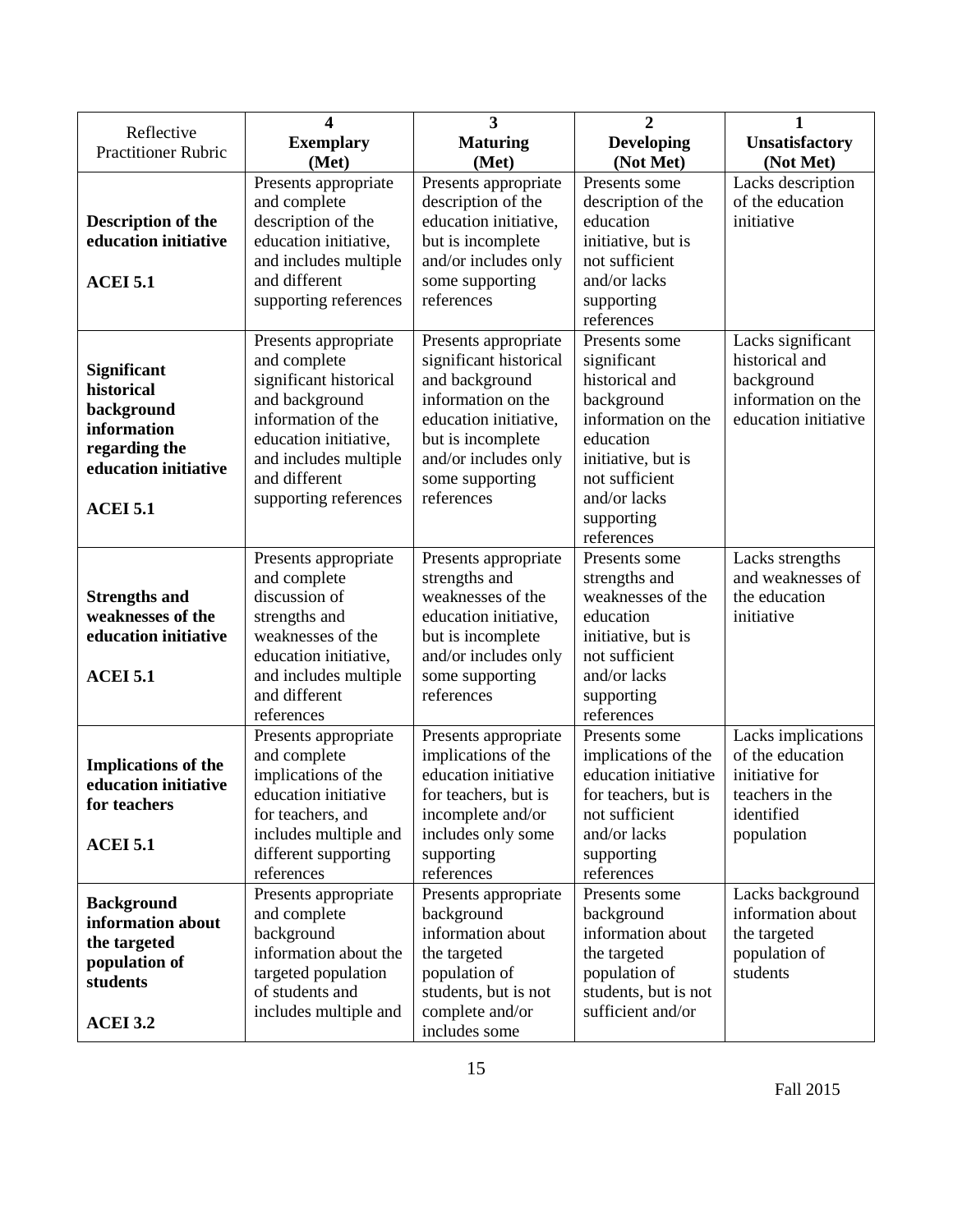| different supporting<br>supporting                                                                                                                                                                                                                                                                                                                                                                                                                                                                                      |                                                                                                                                                                                                                                                                                                                                                                                                                                                                                                                                                                                                                                                                                     | lacks supporting                                                                                                                                         |                                                                                                                                                           |                                                                                                                                                         |
|-------------------------------------------------------------------------------------------------------------------------------------------------------------------------------------------------------------------------------------------------------------------------------------------------------------------------------------------------------------------------------------------------------------------------------------------------------------------------------------------------------------------------|-------------------------------------------------------------------------------------------------------------------------------------------------------------------------------------------------------------------------------------------------------------------------------------------------------------------------------------------------------------------------------------------------------------------------------------------------------------------------------------------------------------------------------------------------------------------------------------------------------------------------------------------------------------------------------------|----------------------------------------------------------------------------------------------------------------------------------------------------------|-----------------------------------------------------------------------------------------------------------------------------------------------------------|---------------------------------------------------------------------------------------------------------------------------------------------------------|
| references<br>references<br>references<br>Presents appropriate<br>Presents appropriate<br>implications for<br>and complete<br><b>Classroom/school</b><br>students in the<br>implications for<br>implications for<br>students in the<br>targeted population,<br>targeted<br>students in this<br>targeted population;<br>but it is not<br>population<br>includes multiple and<br>complete and/or<br>different supporting<br>includes only some<br><b>ACEI 3.2</b><br>references<br>supporting<br>supporting<br>references |                                                                                                                                                                                                                                                                                                                                                                                                                                                                                                                                                                                                                                                                                     | Presents some<br>implications for<br>students in the<br>population, but it<br>is not sufficient<br>and/or lacks<br>references                            | Lacks implications<br>for students in the<br>targeted<br>population                                                                                       |                                                                                                                                                         |
| <b>Implications for</b><br>teachers such as<br>yourself teaching<br>this population of<br>students<br><b>ACEI 3.2</b>                                                                                                                                                                                                                                                                                                                                                                                                   | Presents appropriate<br>Presents appropriate<br>Presents some<br>and complete<br>background<br>background<br>information about<br>background<br>information about<br>information about the<br>the culture,<br>the culture,<br>culture, knowledge,<br>knowledge, and<br>knowledge, and<br>attitudes of the<br>and attitudes of the<br>attitudes of the<br>identified<br>identified preservice<br>identified preservice<br>teacher and includes<br>teacher, but is not<br>preservice teacher,<br>multiple and different<br>complete and/or<br>but is not<br>includes some<br>sufficient and/or<br>supporting references<br>lacks supporting<br>supporting<br>references<br>references |                                                                                                                                                          | Lacks background<br>information about<br>the culture,<br>knowledge, and<br>attitudes of the<br>identified<br>preservice teacher                           |                                                                                                                                                         |
| <b>Conclusions</b><br>regarding the<br>impact of the<br>initiative on<br>students<br><b>ACEI 3.2</b>                                                                                                                                                                                                                                                                                                                                                                                                                    | Presents appropriate<br>and complete<br>conclusions<br>regarding the impact<br>of the initiative;<br>includes multiple and<br>different supporting<br>references                                                                                                                                                                                                                                                                                                                                                                                                                                                                                                                    | Presents appropriate<br>conclusions<br>regarding the impact<br>of the initiative but<br>it is not complete;<br>includes some<br>supporting<br>references | Presents some<br>conclusions<br>regarding the<br>impact of the<br>initiative but<br>conclusions may<br>be vague, and/or<br>lacks supporting<br>references | Lacks conclusions<br>or conclusions<br>presented are<br>illogical based on<br>the rest of the<br>paper, and/or<br>lacks any<br>supporting<br>references |

\*note: multiple references means (2 or more by different authors), some means (1), none means (0).

## ACEI/NCATE Standards addressed in this task

3.2 Adaptation to diverse students—Candidates understand how elementary students differ in their development and approaches to learning, and create instructional opportunities that are adapted to diverse students.

5.1 Professional growth, reflection and evaluation—Candidates are aware of and reflect on their practice in light of research on teaching, professional ethics, and resources available for professional learning; they continually evaluate the effects of their professional decisions and actions on students, families, and other professionals in the learning community and actively seek out opportunities to grow professionally.